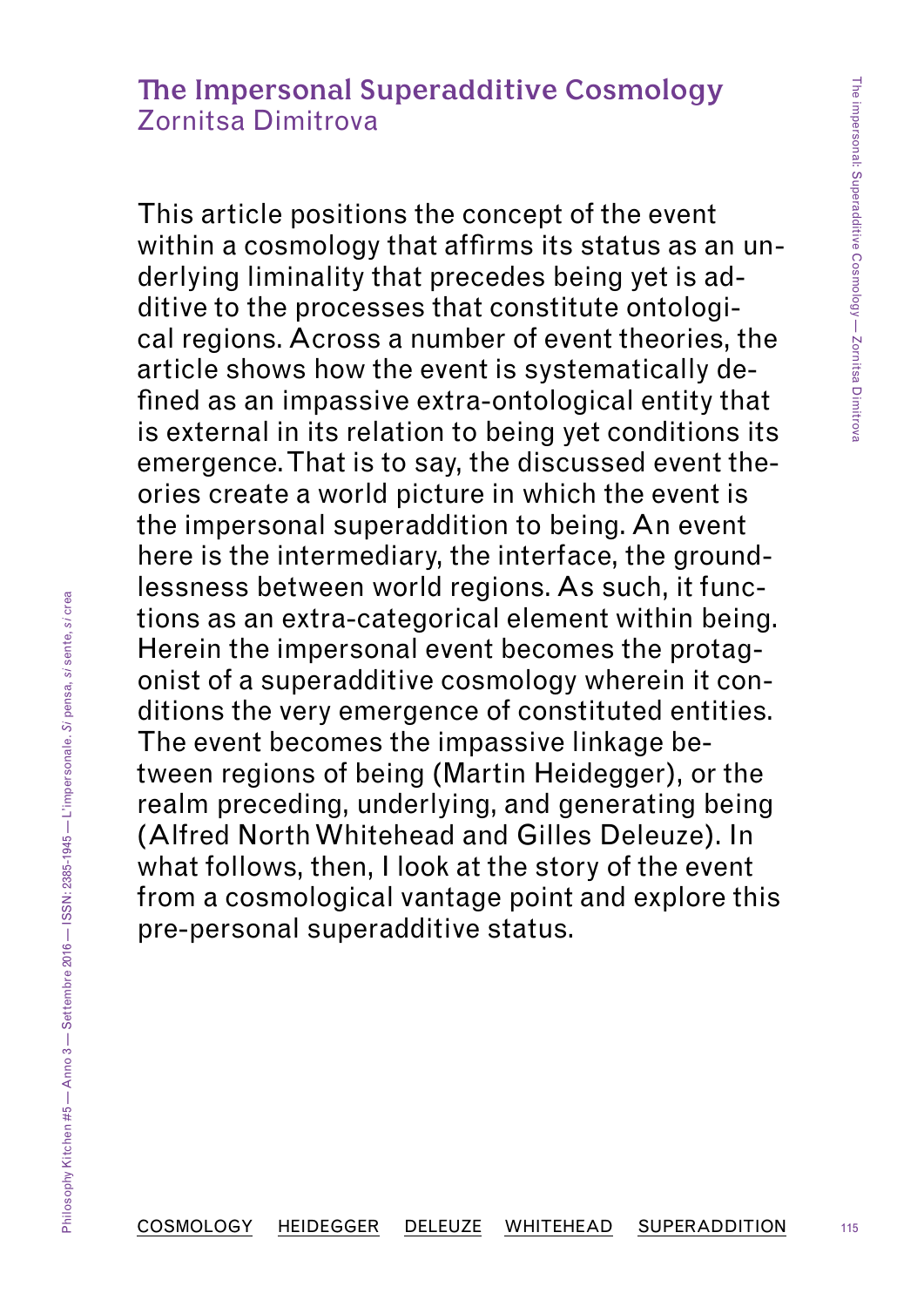An interview from 1988 later published in *Negotiations* documents one of Deleuze's long-standing fascinations: «I've tried in all my books to discover the nature of events. It's a philosophical concept, the only one capable of ousting the verb 'to be' and all its attributes» (Deleuze 1995, 141). At the same time, one is unable to formulate a uniform, systematic theory of the event. The concept remains invariably present but under different guises, explained in divergent terminologies or contemplated from different access points. 'Sense', 'sense-event', 'event of sense', 'the expressed' and even 'expression' are the terms that come to the fore most often. On contemplating the diffuse deleuzian event, I find a scope of borrowings and infusions from neighboring philosophical discussions that is striking. At the same time, leading event theories share many of Deleuze's ideas about the ontological portrait of events as impersonal underlying forces that condition the genesis of representation. The ontological priority and relational nature of "appropriation" in Heidegger and Whitehead's "ingression" all constellatorily intertwine to form a unified concept. Rather than being a radically new monolithic mould, however, this concept takes shape out of the conjunction points between existing event theories and articulated intuitions about the nature of events. A similar line of thought follows Sean Bowden in *The Priority of Events*, ultimately arguing that Deleuze constructs the ontologically primitive event by extracting problems from «a hybrid family of concepts» (Bowden 2011, 244). In this book, Deleuze's borrowings from the Stoics, Gottfried Wilhelm Leibniz, Albert Lautman, Gilbert Simondon, structuralism, and psychoanalysis come to light. The red thread, however, remains the demonstration that events are impersonal ontological antecedents, that is to say, that substance entirely derives from them.

Let us look at one definition of the event: «The event is specifically the cut of production or becoming, what creates or generates something new» (Crockett 2013, 59). This definition sees the event of sense as a freeze-frame of a constitutive motion toward a novelty, the critical mass reached in a generative procedure, the brink of emergence. Apart from a processual definition, however, the event sports a number of characteristics that position it within a cosmology that affirms its impersonal status as an underlying liminality that conditions both the order of representation and its effects. The present paper extracts these, across a number of event theories, and shows how the event is systematically defined as an impassive extra-ontological entity through its relation to being. In doing this, I show how the event is construed in terms of its liminal and pre-personal status. That is to say, the discussed event theories create a world picture in which the event is the impersonal superaddition to being, signaling that we have reached the brink of emergence, but also the constitution of the order of representation. An event here is the intermediary, the interface, the groundlessness between world regions, the in-between, or the extra-categorical element. In this way, the impersonal event becomes the protagonist of a superadditive cosmology wherein it conditions the very emergence of constituted entities. Herein, the event becomes the impassive linkage between regions of being (Heidegger), or the realm preceding, underlying, and generating being (Whitehead and Deleuze). In what follows, then, I look at the story of the event of sense from a cosmological vantage point and explore this pre-personal superadditive status.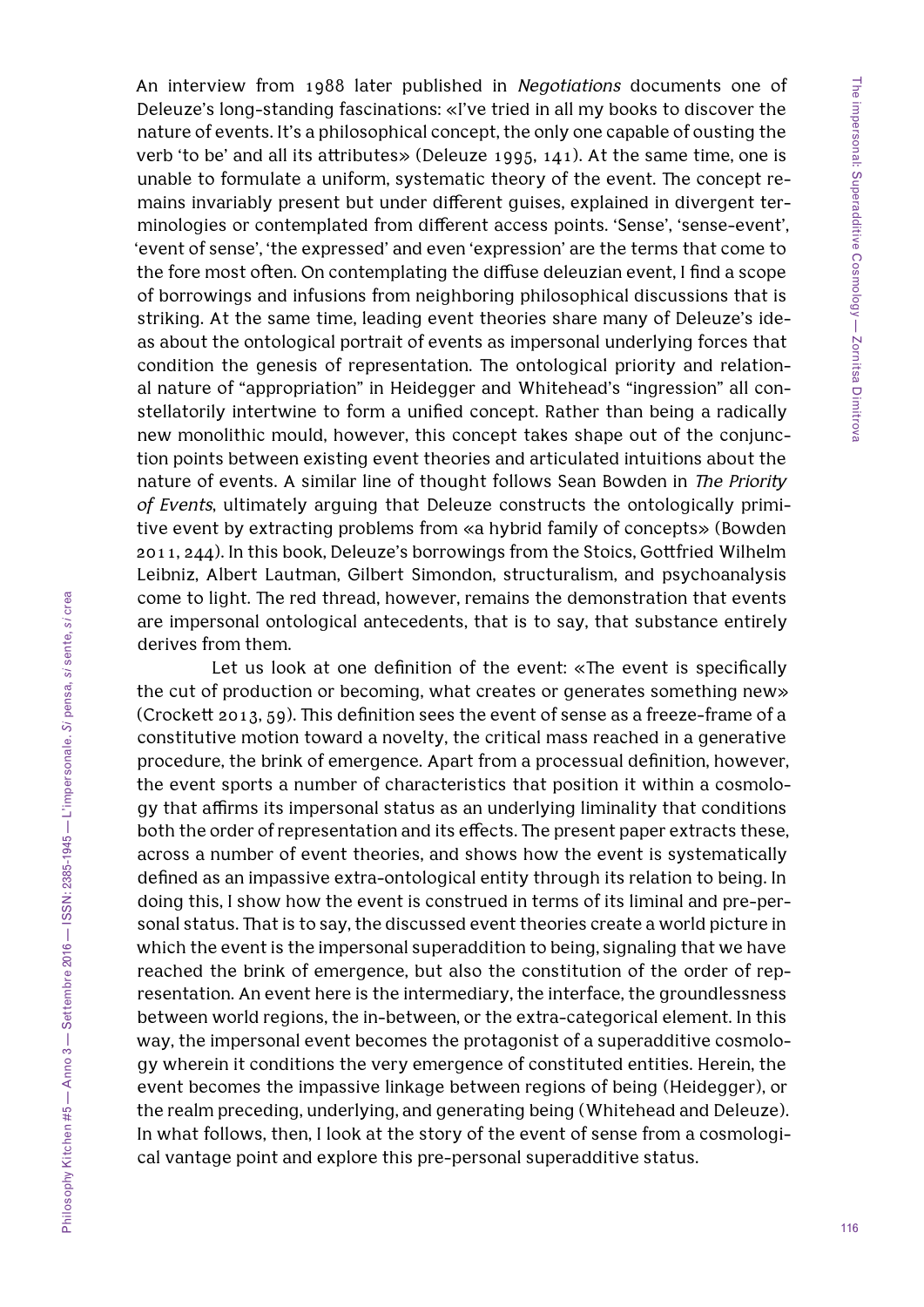#### **Ereignis in Heidegger: The Event of Appropriation**

Let me begin with a philosophy that posits the event in the same realm as its groundwork of emergence – be it substance, being, or a world region. It is questionable whether Heidegger's '*Ereignis*' could be translated or interpreted as 'event' at all. Yet the term manifests several characteristics that bear a close resemblance to Deleuze's '*événement*'. Heidegger's '*Ereignis*', understood as 'appropriation', already demonstrates the relational and emergent features of Deleuze's event. Viewed in the light of Hedeigger's ontological questioning, it would not be counterintuitive to posit '*Ereignis*' as the opening, cleavage, and clearing – all of them spatial terms – whereby being flashes itself into a world. A temporal tinge is given by the etymological proximity with '*Auge*' and '*Augenblick*' (see McNeill 2001), the showing of being in the blink of an eye. The various debates on the term's translation are myriad. 'Propriation' as favoured

by Stuart Elden, 'appropriation', **1** 'enowning', **2** and 'the event of appropriation' **3** (Heidegger 1969, 31) touch on the "personal" component of being ("one's own"), but also on that of propriety. **4** An arguable reference to *Being and Time*'s terms '*Eigentlichkeit*' and '*Uneigentlichkeit*' (Heidegger 1996) also exists. **5** What is generally agreed upon, however, is that '*Ereignis*', itself an immediacy and a gesture of givenness, foregrounds a relationality.

In clarifying this, one could recall the lecture *On Time and Being* (1962; see Heidegger 1978). Here Heidegger makes clear that '*Ereignis*' does not offer yet another definition of being. What he asserts is that *'Ereignis'* «is to be thought in such a way that it can neither be retained as being nor as time. It is, so to speak, a "*neutrale tantum*", the neutral 'and' in the title *On Time and Being* (Heidegger 1978, 43). This impassive, non-belonging, intermediary and yet regulative character is also evident in the event in Deleuze. Moreover, as Heidegger's event as a moment of appropriation flashes through, a virtuality (being) is made actual (time). Hereby, being is contracted into a temporality, and the event of appropriation is the impassive force that carries the transition. The following passage throws light on Heidegger's decision to posit *Ereignis*, or appropriation, as the condition of possibility of an occurrence. Here it operates as the relational constituent that contracts being into a spatial and a temporal region, that is to say, into a finitudinal entity. It is at this point that *Ereignis*, a negotiator between the regions of a world, shows its liminal nature:

**1** This was the term used in the translation of the lecture *On Time and Being* (1962). See Heidegger (1978).

**2** In a translation proposed by Kenneth Maly and Parvis Emad, this view on '*Ereignis*' foregrounds its property to arise, appear, come into one's self. The translation was applied in *Contributions to Philosophy (From Enowning)*. See Heidegger (1999).

**3** *'Ereignis'* as 'the event of appropriation' was the term chosen for Stambaugh's 1969 translation of the essay *The Principle of Identity*. '*Ereignis*' was introduced here for the first time. An earlier translation, Leidecker's *Essays in Metaphysics: Identity and Difference* (1960) picks the term 'concern' as it alludes to a relational and yet distinguishing feature. This is highly interesting not least in view of the fact that Deleuze also insists on the status of his ontological protagonist, sense, as "the object of fundamental care" in *Logic of Sense*.

**4** Here 'propriate' appears in the sense of "to give the truth of something".

**5** In *Being and Time*, this dyad could be understood as 'authenticity' and 'inauthenticity', but also as pertaining to '*Ereignis*' in its capacity to address the 'proper' and the 'improper' and thus grope at the same notion of 'propriety'.

*Ereignis* will be translated as Appropriation or event of Appropriation. One should bear in mind, however, that "event" is not simply an occurrence, but that which makes any occurrence possible. What this word names can be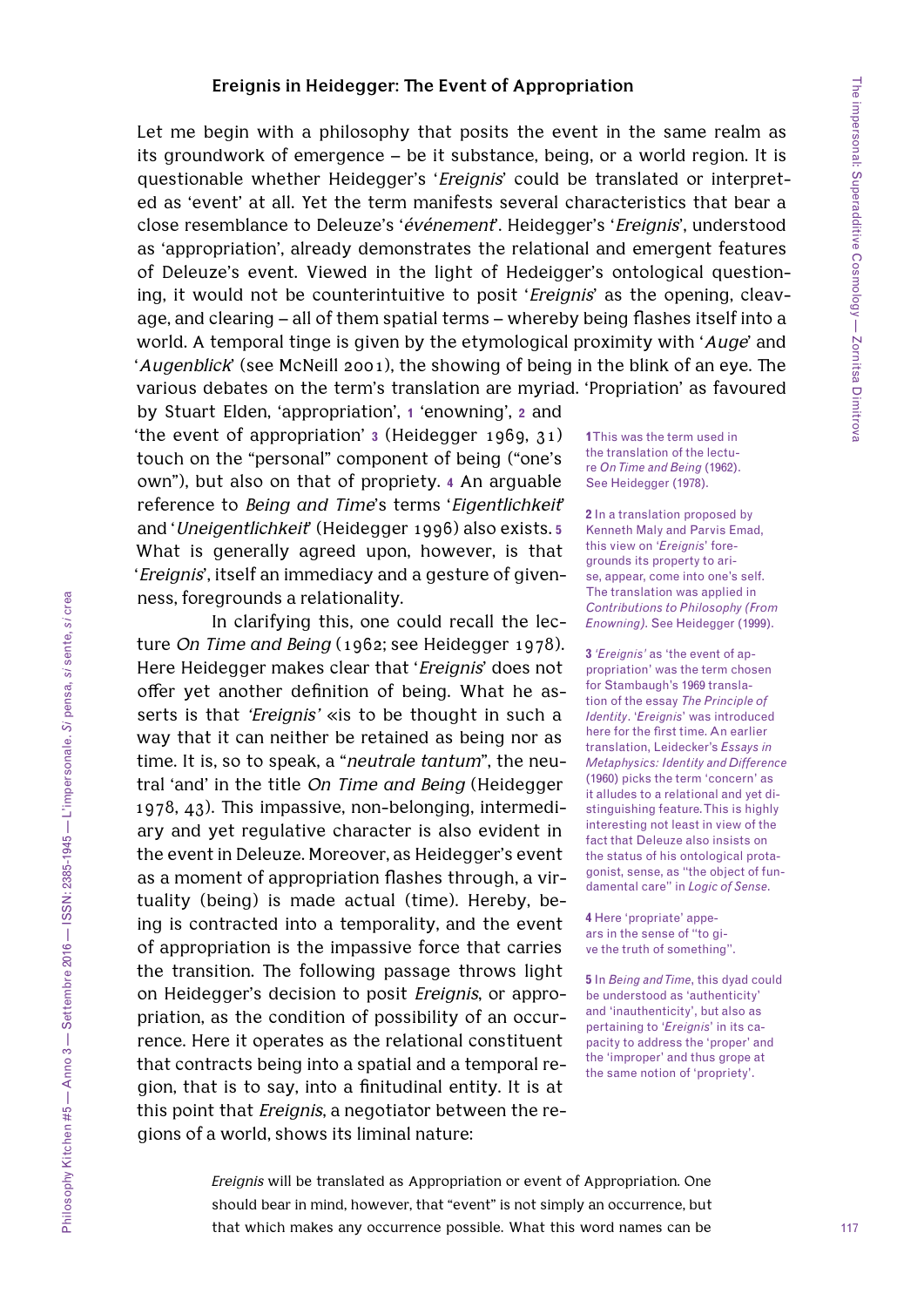thought now only in the light of what becomes manifest in our looking ahead toward Being and toward time as destiny and as extending, to which time and Being belong. We have called both — Being and time — matters. The 'and' between them left their relation to each other indeterminate. (19)

Here the ontological primacy of event over being which Deleuze makes central to his own work is already prefigured. The event is the ground of intedeterminacy between being and time, but also that which contracts being into a (human) finitude, an impersonal intermediary that makes being personal. In addition, here Heidegger covertly hints at the event's status as an unnamable, as *Ereignis* does not manifest itself in being and does not belong to time. Rather, while touching on both and effecting a transmission, its status in relation to being and time remains undecided.

While the early work *Being and Time* (Heidegger 1996) offers a temporal scaffold of being that is primary to spatial relations, *Ereignis* from the later lectures constitutes a space dominant. As a spatial concept, it is defined not only as a locale, but also as the condition of possibility of a locality emerging between being and time – the locality that human finitude is. Here we have an example of something pre-personal – the impassive force of a relation – that creates a space for the emergence of finitudinal subjectivity. As has been recently shown, «Heidegger's notion of the event is first and foremost spatial: it denotes a site, a place of openness for the spatial differentiation and gathering of things, including human dwelling, to take place» (Joronen 2013, 627). In the essay *The Origin of the Work of Art* (Heidegger 2001b), the notion of the fourfold constitution of *Ereignis*, the event of revealing, also carries traces of spatiality. Its manifestation as a clearing (*Lichtung*) is the result of the interplay of the constitutive elements of the fourfold – namely humans (finitude), unformed matter or substance (earth), paradigms (divinities), and the open (sky). Not only are these represented by spatial metaphors, but they also are reminiscent of Deleuze's locating the event on the brittle surface between the monsters of the depth and the daemons of the heights. It is on this surface that the divergent regions are appropriated and made available to one another. As a middle stretching toward two disparate regions, this surface also offers ground for the negotiation between the universal and the particular, the infinite and the individual.

*Ereignis* as appropriation, however, remains the leitmotif of the lecture *On Time and Being*. On providing the link between finitude and being, Heidegger offers a movement of transmission. The latter is «a non-static process» in which a relationship is established in such a way that the relation and the reciprocity issued therewith is «more fundamental than what is related» (Heidegger 1978, X). What Heidegger, following an attempt to think of being without beings, molds out of this is «an occurrence without reference to a thing occurring» (X). In this line of thought, the expression "appropriation appropriates" alludes to the impassive and transmitting character of the deleuzian event. *Ereignis* clears a space wherein finitude and the limitless can be appropriated for one another. Positing «Being as presence and […] time as the realm of the open» (19), Heidegger lays out a region where they can belong together.

Appropriation **6** carries further characteristics of the impersonal and is described in similarly elusive language: «However: Appropriation neither is, nor is Appropriation there. […] What remains to be

**6** Similar to the event in Deleuze, appropriation appears to have engaged Heidegger increasingly over the years. This is documented in several earlier writings,

118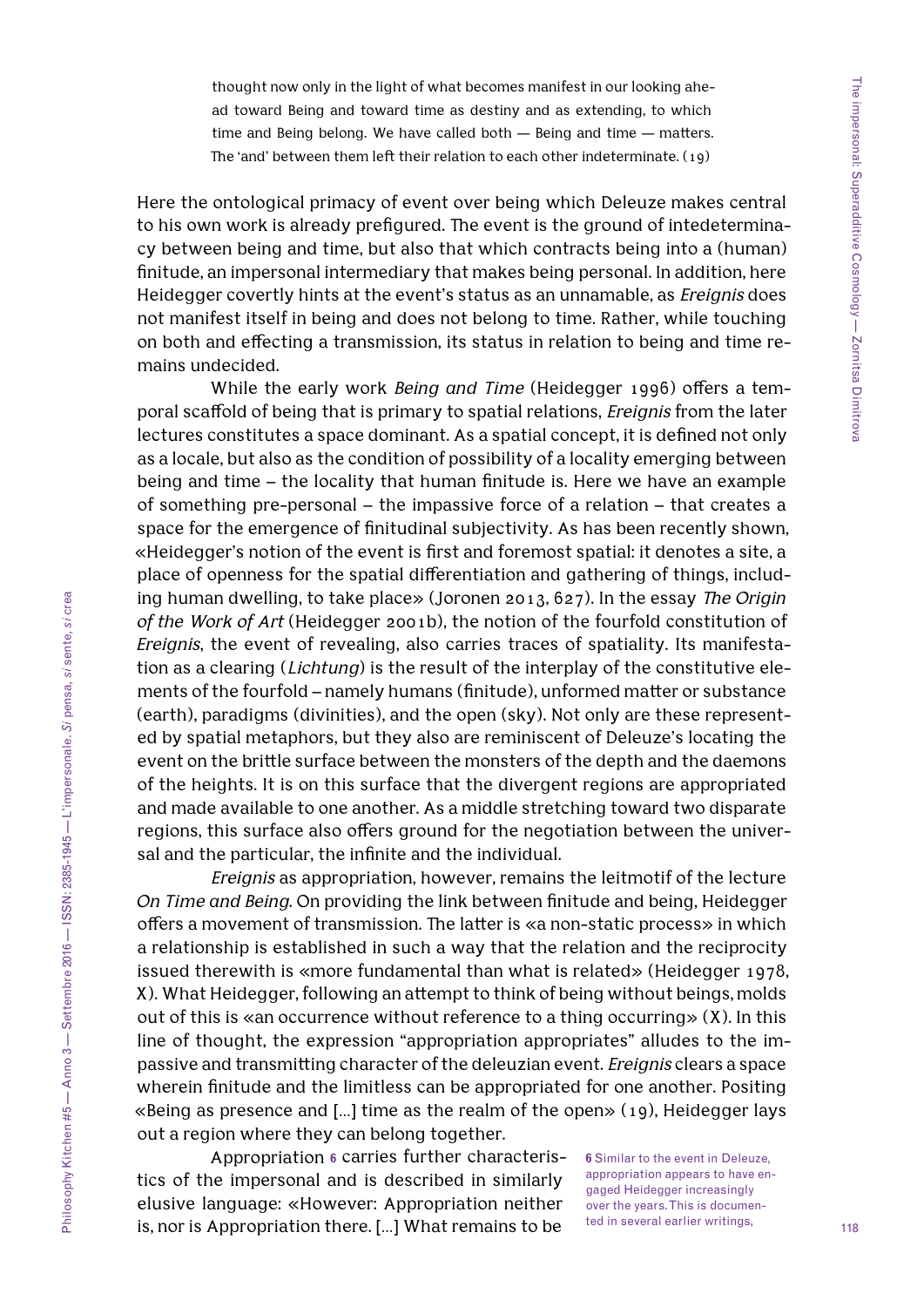said? Only this: Appropriation appropriates» (24). In this passage, one increasingly begins to sense the proximity between Heidegger's "appropriation" and Deleuze's "*événement*". First, the event in Heidegger aligns with a certain manifestation of being, making the concept an ontological primate with regard to a world and its phenomena. Second, its relational role as an impassive transmissive component be-

such as in *Letter on Humanism*  (Heidegger 2010), a lecture course dated 1949 and bearing the name *Insight into That Which Is*  and later published as the *The Thing* (see Heidegger 2001c) and *Das Gestell* [*Lectures and Essays*  (1954)], as well as in *Identity and Difference* (Heidegger 1969).

tween two ontologically disparate regions is foregrounded and made primary too. Further still, this ontological primacy is underlined through the term's cat-

egorical distinctness from objects or properties **7** as well as from the terms it relates. Appropriation is not spatial, nor is it temporal, although it lends itself to descriptions through the mentioned terms. Neither is it a "thing". Appropriation is entirely immanent, as it remains within itself, and neutral, without serving as a point of reference or itself referencing anything beyond its own appropriative action.

While all this reminds us of Quentin Meillassoux's *After Finitude* and its attack on correlationism, a path toward the dissolution of that same correlationist stance opens here. 'Appropriation' offers a relation that is primarily defined through the act of relating. Heidegger couches his statement in platonist terms. He ultimately affirms that *Ereignis* is not of a phenomenal nature and cannot be thought in terms of phenomena. It has nothing to say about them. More importantly, Heidegger foregrounds the presence of appropriation as an impersonal force, that which presences, an openness that appears, a showing of a revelatory character. Rather than being the explication of what is already given, the relation of appropriation is dynamic, constituting a transmission and a gesture of production. It is within this impassive transmission that the regions of a world, but also finitude and being, become given to one another. The expressions "openness", "clearing", and "shining

**7** In his account of contemporary continental philosophy, D'Amico (1999) reminds us that the question of *Dasein* is indifferent to questions of truth and falseness as encountered in the world (which Deleuze terms "denotation"). The question of representation, he notes, remains an ontic one, that is to say, one that does not help us in encountering being. In a sense, Deleuze's notion of the event as indifferent to reference-informed notions of truth replicates this move. This becomes all the more visible if we view D'Amico's statement through the lenses of Bowden's thesis about the ontological priority of events: «Global skepticism concerning whether access to the external world is even possible, let alone reliable, is an ontic topic. Heidegger thinks any worries about these physical processes leave the question of being unanswered, since that question neither depends upon nor presupposes reliable access. For instance, the possibility that representations of the world might "misfire" due to deviant causal processes is not an ontological problem, though it may be a significant ontic one. Even given such a massive misfire, Dasein encounters being. […] [F] undamental ontology is prior to epistemology» (D'Amico 1999, 60).

forth" poetically capture this givenness. They testify to the emergence of an order that is irrelevant to the world of phenomena, thus acquiring the status of an outside, yet an order which is immanent to or embedded in the given.

Heidegger's *Ereignis* thus shows itself as an impassive connective component that is other than being, yet facilitates an access to being and renders its region visible. It is construed as an openness between regions and the linkage between the universal and the particular, the infinite and finitude. The event's liminality becomes manifest in a spatiality trope: it is a "clearing" (*The Origin of the Work of Art*) and a "bridge" (*Building, Dwelling, Thinking*). In this capacity, it is systematically construed as an event of passage and a negotiator between disparate world regions. This relationality becomes the condition for the communication between divergent world regions to take place. At the same time, the event is different in texture from the world regions it brings together and in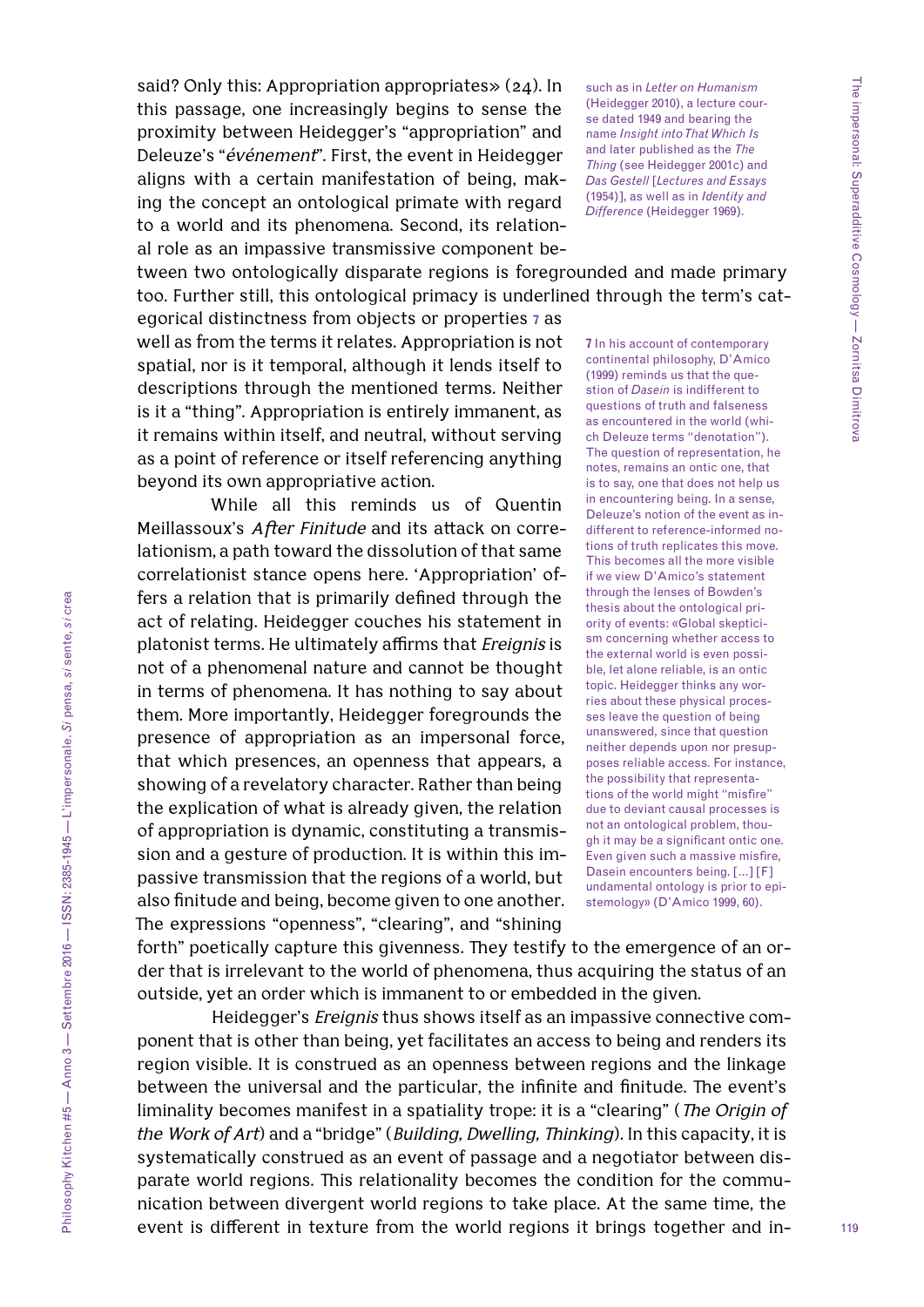forms. It differs from the worlds to which it relates, becoming their superaddition. From this position, it is not determined in terms of world regions, nor does it pertain to world regions in the proper sense. The event of appropriation is an impersonal force solely defined by its appropriative action and its role as a passage for being.

#### **Whitehead and the Locus of Creation**

Yet another event cosmology presents itself in the section "What is an event?" of Deleuze's *The Fold* (1993, 76-85). Here Deleuze explicitly names one antecedent of his event theory, Whitehead. Rather than dealing with temporal and relational aspects of the term as in *The Logic of Sense*, this inquiry probes into a positive description as well as into the conditions of possibility of an event. On stating that events are «produced in a chaos, in a chaotic multiplicity, but only under the condition that a sort of screen intervenes» (76), the philosopher takes us back to *Logic*'s notion of the genesis of representation. It is the subtle transformative coloration of the impassive event – a change of state, an alteration following an action – that preconditions the emergence of a world region. "Chaotic multiplicities" are organized by virtue of this screen, «a formless elastic membrane, an electromagnetic field» (76). This transformative component recomposes bodies and the multiplicity of interrelations into which bodies enter, the result being a singular occurrence.

Exactly this switch from the universal (chaotic multiplicity) to the particular (finitude) engages Deleuze. Again, what perplexes is the participatory role of the event: it is immanent to each particularity, yet leaving it individual and distinct. The paradox of being simultaneously *within* and *without* becomes manifest yet again. Herein Spinoza's solution to theological debates about the transition from substance to finite modes, from one to many, comes to the fore. This query, in its most abstract form, translates into the event structure as a cosmological given. Rather than following a line of descent from substance to finite modes, Deleuze chooses to start from the pre-representational "depths" as «series of wholes and parts that appear chaotic to us» (76). These are regions of pre-propositional, pre-reflective bodily interfusions: «Chaos would be a pure Many, a purely disjunctive diversity, while the something is a One, not a pregiven unity, but instead the indefinite article that designates a certain singularity» (76). This chaos is a pure possibility, a sum of potent essences striving toward existence, a pre-personal realm of ongoing constitution. Herein, what comes to the fore is a screen out of which the multitude of chaos becomes individuated to finally consolidate into a maximally concrete entitiy, a thisness. A "metaphysical surface" (Deleuze 1990, 125), a "transcendental field" (102) or "a plane of immanence" (Deleuze & Parnet 1977, 147) are the guises under which this differential screen of the impersonal event operates. The deleuzian screen carries the event's transformative faculty and extracts particulars out of the virtual.

This notion of events as intermediaries between one and many, universals and particulars, substance and finite modes, or bodily mixtures and propositions is infinitely liberating inasmuch as it postulates that the impersonal event is the basic condition for an emergence within a world. According to this view, evental regions are the sieve through which the undifferentiated "depthless shadows" of potentiality are made actual. A non-existent subsistence, the deleuzian event appears to pose as a condition of possibility for all existent enti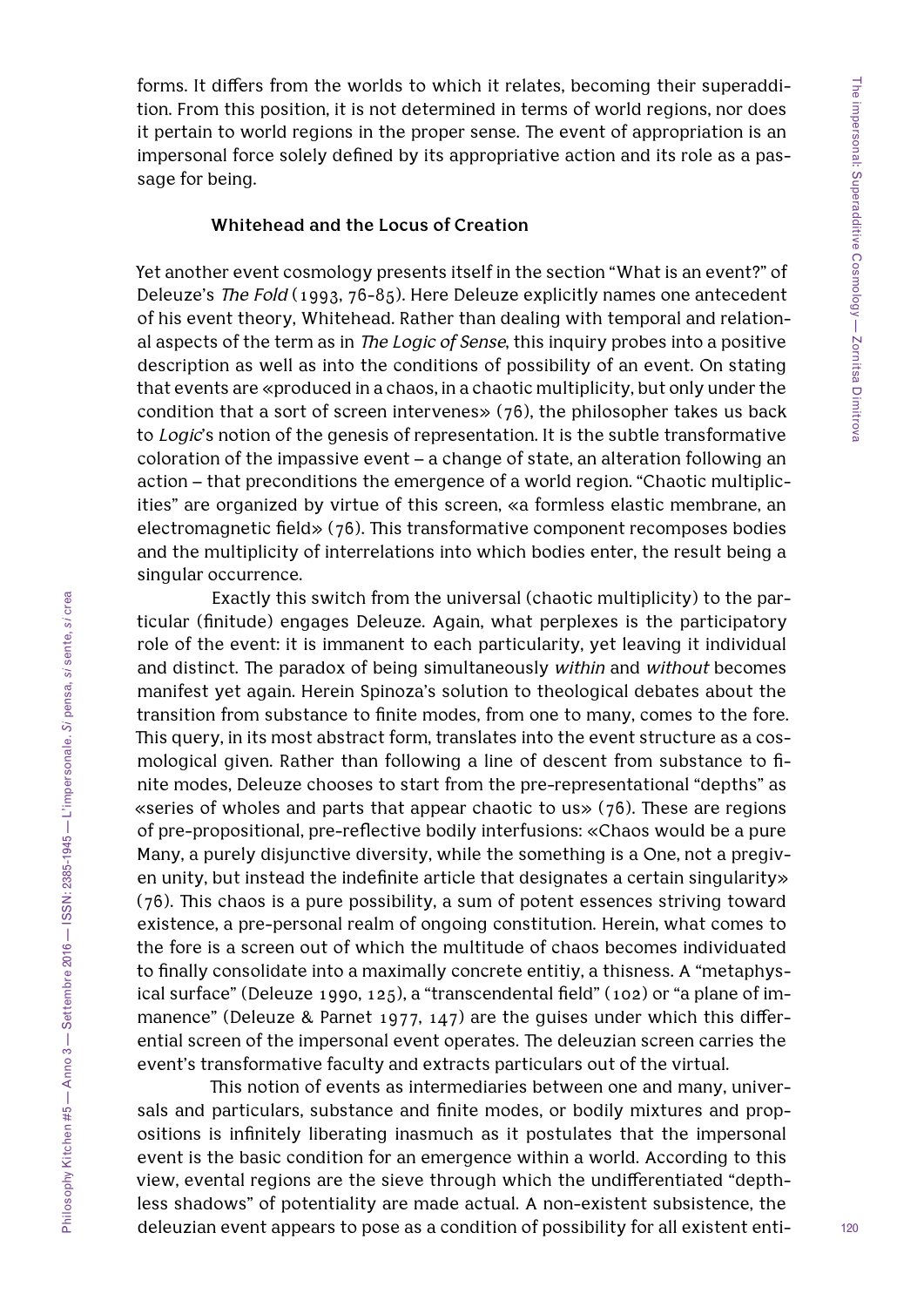ties. According to this model, all finite modes within a world, having undergone the process of the expression of substance, constitute events. Unlike other influential theories that enlist essential transformation, uniqueness, or significance as the prerequisites for an event, within this cosmology everything is an event. Namely, actualized entities are inherently transformative, unique, and significant.

Evading a scenario of non-differentiation requires a distinction that would allow the event to encompass everything, but still allow for differences. In working out this quandary, Deleuze introduces two components borrowed from Whitehead. They are extension and intension. The former is an element that Deleuze (1993, 77) detects in both Whitehead's and Leibniz's definitions of the event. Extension is the stretching of one component over a series of components. It ensures continuity within an entity by dint of gluing together various stages of individuation. Intension, in turn, brings forth Spinoza's notion of power as a question of degrees or intensity. **8** Thus, the event extends

down the chain toward the constitution of individual entities until the motion arrives at the finitudinal. On motioning toward greater concreteness, the

**8** See the section "What Can A Body Do?" (Deleuze 2005, 217-235).

event becomes a matter of degrees, a fixture of an existent's intensity. Here one encounters degrees of "thisnesses", that is, entities which are distinct from one another insofar as they demonstrate different levels of definiteness and intensity. While extensions safeguard the rule of univocity, intensions supply definiteness at every step. Having descended to the finite modes, the virtual substance has become more pronounced. *A* thing has become *this* thing, «no longer the indefinite article, but the demonstrative pronoun» (78).

Once the movement has reached this stage of definiteness, Deleuze evokes Whitehead's theory of prehensions. With this, a transition from definiteness to the personal takes place. This transition shows how an existent entity can participate in substance, be itself composed of parts (properties) that guarantee its distinctness, and simultaneously generate an extra component. Metaphorically speaking, this extra component is another intermediary between the actual entity and the expression of its potentiality in the substance. "Prehension" offers a further level of individuation that can be described as the awareness of "being given". It also entails an entity's recognition of a given that simultaneously also participates in the onto-phenomenological awareness: «It is the element of pure givenness in this act; experience as the having of an object» (Hartshorne 1963, 167). This moment confirms the relational character of an event since an entity is always prehended by others and itself prehends.

Apart from being a sum of its relations to given entities that it prehends, a prehended particularity also entails a link between the past of the prehended and its present set of relations. This concoction of "causal efficacy" and "connectedness", in which «the occurence of events strictly entails that of those events which they prehend» (169) amounts to the actuality of a particular event. It, however, offers a unique, personal way of unifying the many prehensions of past experiences into a new actual One. This act, to Whitehead, is not deterministic, but creative. Here Whitehead demonstrates how the evolvement of substance from one to many reaches a phase of involvement wherein a second movement, from many to one, carries on, but on the level of a substance that is far more refined and individuated. This process overlaps with deleuzian "becoming" (Deleuze 1993, 78).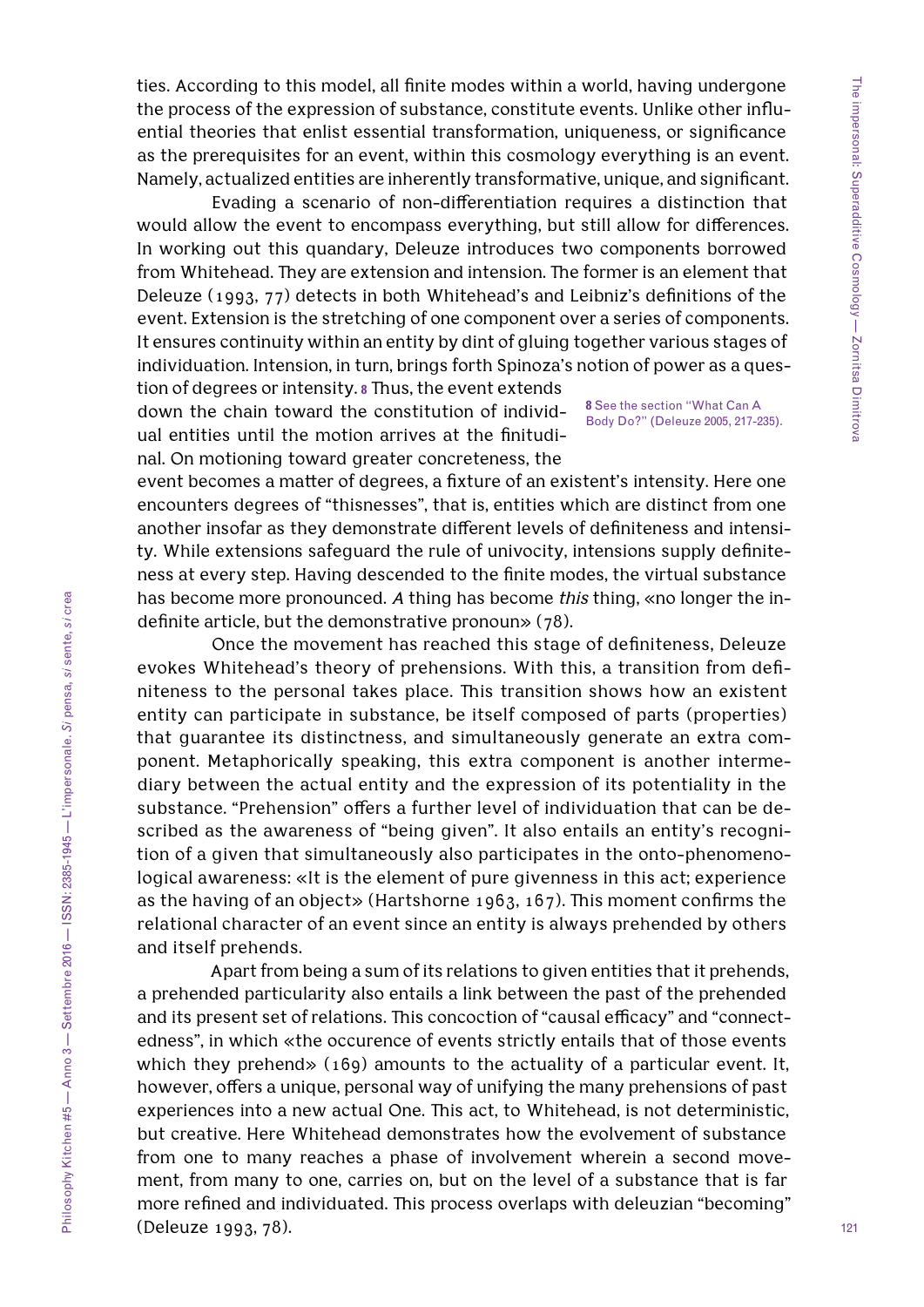At this point, the movement of the event has arrived at its most actual and individualized form. Then, the phase of substance's evolvement is concluded by allowing the many to fold back into a one – this time a highly differentiated, creatively generated one. Here Deleuze points out another faculty of the event. Speaking with Whitehead, he calls this faculty an "ingression", describing the inclusion of impassive "eternal objects" in the now maximally concretized event structure:

> While prehensions are always current forms (a prehension is a potential only in respect to another current prehension), eternal objects are pure Possibilities that are realized in fluvia, but also pure Virtualities that are actualized in prehensions. That is why a prehension does not grasp other prehensions without apprehending eternal objects (properly, conceptual feeling). Eternal objects produce ingression in the event. (79)

Actuality or discreteness is now pervaded by an element that could be called either a whiteheadian "eternal object" or deleuzian "virtuality", inasmuch as it evokes "pure potentials" or "potentials for the process of becoming" (Whitehead 1985, 29). Each actual occurrence implies the actualization of certain potentialities. In this arrangement, actual entities are marked by the "ingression" of selected eternal objects: «The term 'ingression' refers to the particular mode in which the potentiality of an eternal object is realized in a particular actual entity, contributing to the definiteness of that actual entity» (23).

It is at these points of intersection that an event emerges. A most concrete individual entity takes shape, having folded the multiplicity back into a new, creatively constituted one. Once its relations as a prehended entity and a cluster of the objects it prehends are established within the flux of becoming-actual, these entities are also pervaded by virtual eternal objects which become additive to their definiteness. They, however, are optional in character. An ingression may or may not occur. In other words, one

could call an eternal object the entity's *superaddi*, **9** the impersonal component that further enriches or defines its particular character without being necessary to its formation. This move implies a double

**9** See Agamben's discussion on the definition of beatitude in Duns Scotus in the excursus *Halos* (Agamben, 2003a).

logic of simultaneous immanence and transcendence. On the one hand, the conceptual abstractions, universals or virtualities that the eternal objects are, appear to pervade the individual entities from "without", that is, «pure Virtualities that are actualised in prehensions» (Deleuze 1993, 79). On the other hand, the eternal objects are not aprioristic inasmuch as they are immanent to the flux of prehensions that experience is. In this sense, they are to remain strictly "within".

A double movement is formed in this way. First, we have the movement from impassive virtualities to most concrete finite modes, an act within which substance evolves expressing itself. Substance descends from indeterminacy toward the most concrete, personal determination. A counteracting movement also issues forth, however. Opposite to the movement from one to many, from potentiality to actuality, actualization follows a trajectory of involvement, contracting the many into one. The impassive "eternal objects" play a vital role here as they are, in turn, the expressions of the derived actualities. At this intersection, deleuzian events surface again in the process of actualization. They do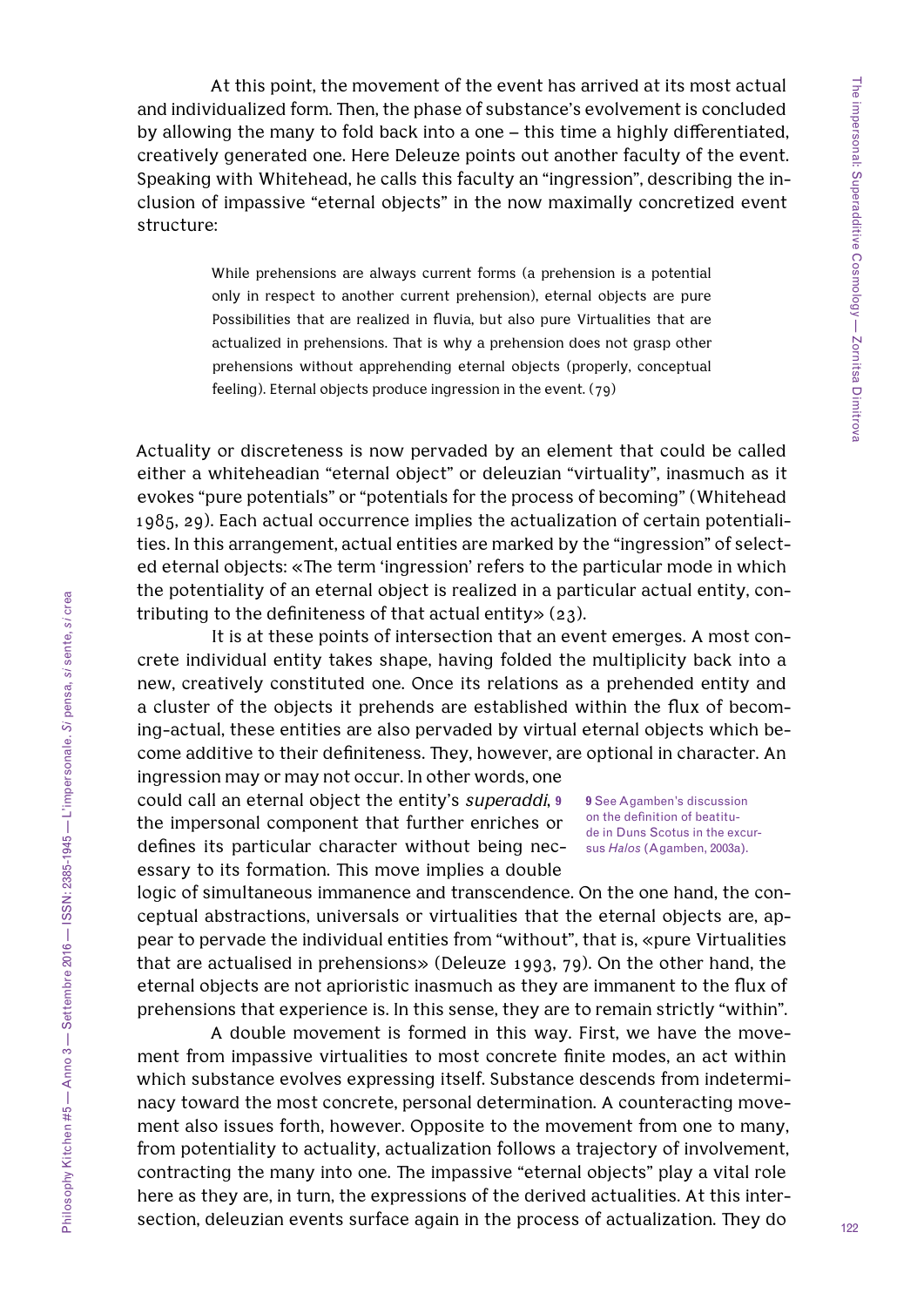so not as actualizations – as the incorporation of the virtual into the actual, the universal into the particular and so on – but in the form of supra-existents or superadditive subsistences. In representing the "envisagement" of eternal objects (Whitehead 1985, 44), they gesture back toward the virtualities.

Deleuzian events emerge out of this paradoxical point of intersection between "within" and "without" as «instantaneous productions intrinsic to interactions between various kinds of forces» (Stagoll 2005, 89) and «changes [...] subsisting as pure virtualities» (89) distinguishable only insofar as they can be incarnated in a body or a state. Events here are the articulation of the difference between transcendence and immanence insofar as they occur on an interface that marks the entering of eternal objects into the flux of experience ("withoutness"), whereby experience itself is a multiplicity of interrelated prehensions ("withinness"). This infusion of potentials (or forms and patterns) into an already maximally concretized entity can be described in the terminology of Duns Scotus. It is a "halo", an impersonal superadditive component whose character is not substantial, but rather that of an enhancement, an intensification. Metaphorically speaking, in receiving eternal objects, the finitudinal gestures back to the forms and potentials in a way that reminds us of the inherence of the deleuzian event: «An eternal object is always a potentiality for actual entities; but in itself, as conceptually felt, it is neutral as to the fact of its physical ingression in any particular actual entity of the temporal world» (Whitehead 1985, 44). Similarly, the event is neutrality itself, an impassive inherence, whereas only bodies remain impassioned and thus describable in terms of ethical evaluation. Switching to an ontological vocabulary and to Deleuze's words, I can now additionally define an impassive event as a flush of potentialities into a substance taken to its maximal level of concreteness in the finite modes. There the event similarly "insists" and "subsists" while being non-actual, practically a non-existent. While maximally distinct, when illuminated by an event, an entity turns to beckon toward its virtuality.

The superadditive status of the event here shows itself on several levels. First, it is by dint of Whitehead's "prehension" that relationality is secured in the process of individuation. Second, in the process of individuation, a generative motion from forms and potentials to finitude issues forth. Events, within this model, function as an impassive screen separating and articulating the difference between virtuality and actuality. Herein, they are the limit that marks an entity's entry into being. Third, in "ingression" one confronts an actuality that gestures back toward the virtual region. In all three cases, we have to do with regions of emptiness. These impassive regions, while not pertaining to being, open up as a space for being's articulation.

## **The Event and Its Cosmology**

From this short collection of event ontologies, it becomes evident that two notions run across contesting theories. The first is the notion of impassive liminality. Herein, the ontological portrait of events is invariably marked by tropes alluding to a transmission, intermediariness, a passage, a transition, or a transformation indifferent to 'corporeal' world regions. As a cosmological category, the event itself becomes a carrier of intermediary characteristics. Across divergent event ontologies, the event is an empty centre that becomes a playground for the interfusions of finitude and the infinite. Heidegger makes the event the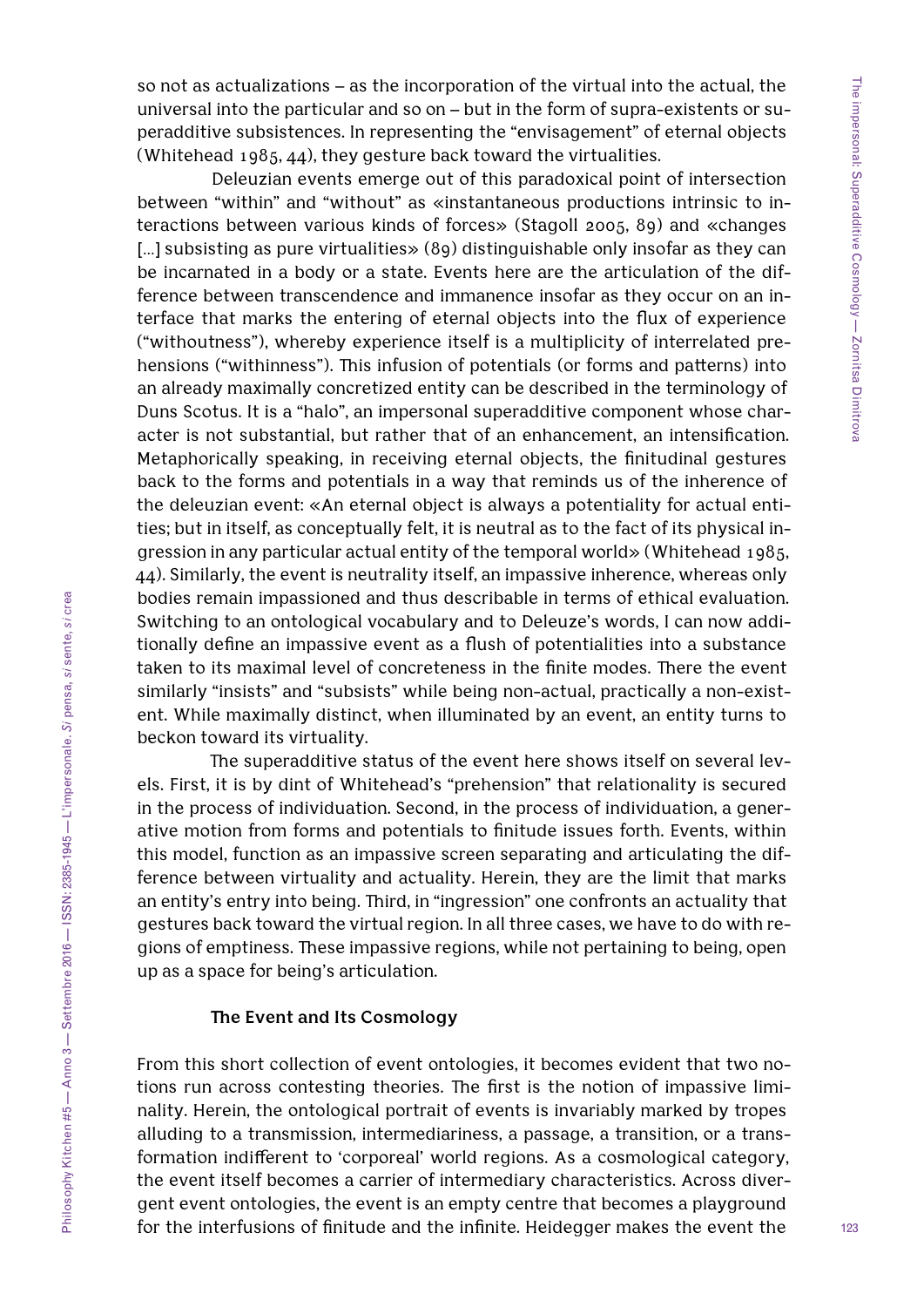capture of appropriative action, and Whitehead locates it on the screen separating virtual and actual. The second notion derives from the first and can be explained with the trope of the "superadditive". In its relation to being, the event acts as a super-addition. It is non-existent, adjacent, non-essential to the flow of representation, yet constitutive of it as it makes a being that which it is.

Heidegger's appropriation acts as a point of intersection between the regions of a world, but also as the place securing the continuity and transition between divergent worlds. Herein *Ereignis* positions itself as the condition of possibility of an occurrence. It is a neutral "and" negotiating a world's disparate regions. While being and time are "matters", the intermediary "and" regulates their relationship. Offering a ground of indeterminacy, it acts as an in-between and a messenger between worlds. *Ereignis* as appropriation thus puts on display both the primacy of the relation and the relation's transmissive status as a backdrop of immanence. Against this backdrop, the disparate regions of a world become present to one another in the dynamic, non-referential transmission of a relation.

Encountered in Heidegger, this dynamic and motion-infused protagonist is also present in the event theories of Whitehead and Deleuze. Here the event is shown to "extend over" a region marking the transition from infinite substance to finite modes. An event's potential to impart creativity is also located in the supperadditive phenomena of becoming-intense ("intension") and becoming-personal ("prehension"). Lastly, Whitehead's "ingression", the infusion of eternal objects or virtuality into an already actual entity, also affirms the kind of ontology governed by connective, relational, transmissive, and reciprocal properties. Herein an event operates as a "screen" by dint of which being is contracted into the finitudinal and multiplicities into the maximally individual. Virtual and actual coalesce while remaining open to one another.

According to the listed event ontologies, the event almost uniformly acts as an impersonal inherence thought of in relation to being, but not amounting to a form of being or being definable in ways that include being. Its status as an in-between, a non-existent, transformative, transmissive constituent and a relation could not be more emphasized throughout the discussed theories. Spatiotemporal, but not quite, a change in substance but not a substance itself, uniquely concrete, but also maximally abstract – the singular event is almost uniformly described in the language of apophatic theology. An event's emergence is a condition for the emergence of a world. According to this understanding, everything is an event. Herewith the event becomes a cosmological category. This event assumes form on the intersection between universals and particulars wherein it gestures back to its own virtuality. The event is both "within" and "without". As a liminal phenomenon, the event thus continually articulates the fissure between immanence and transcendence, "withinness" and "withoutness".

#### **The Superadditive**

With the introduction of the superadditive, I offer a short exposition that has the aim to emphasize the constitutive role of impassivity and emptiness in this cosmology. According to this view, it is the vacuity between conceptual entities that adds up to the shaping of world regions. The place of an event's occurrence is this nominal "groundlessness" between the disparate regions of the virtual and the actual. This position or, better still, non-position of the event of sense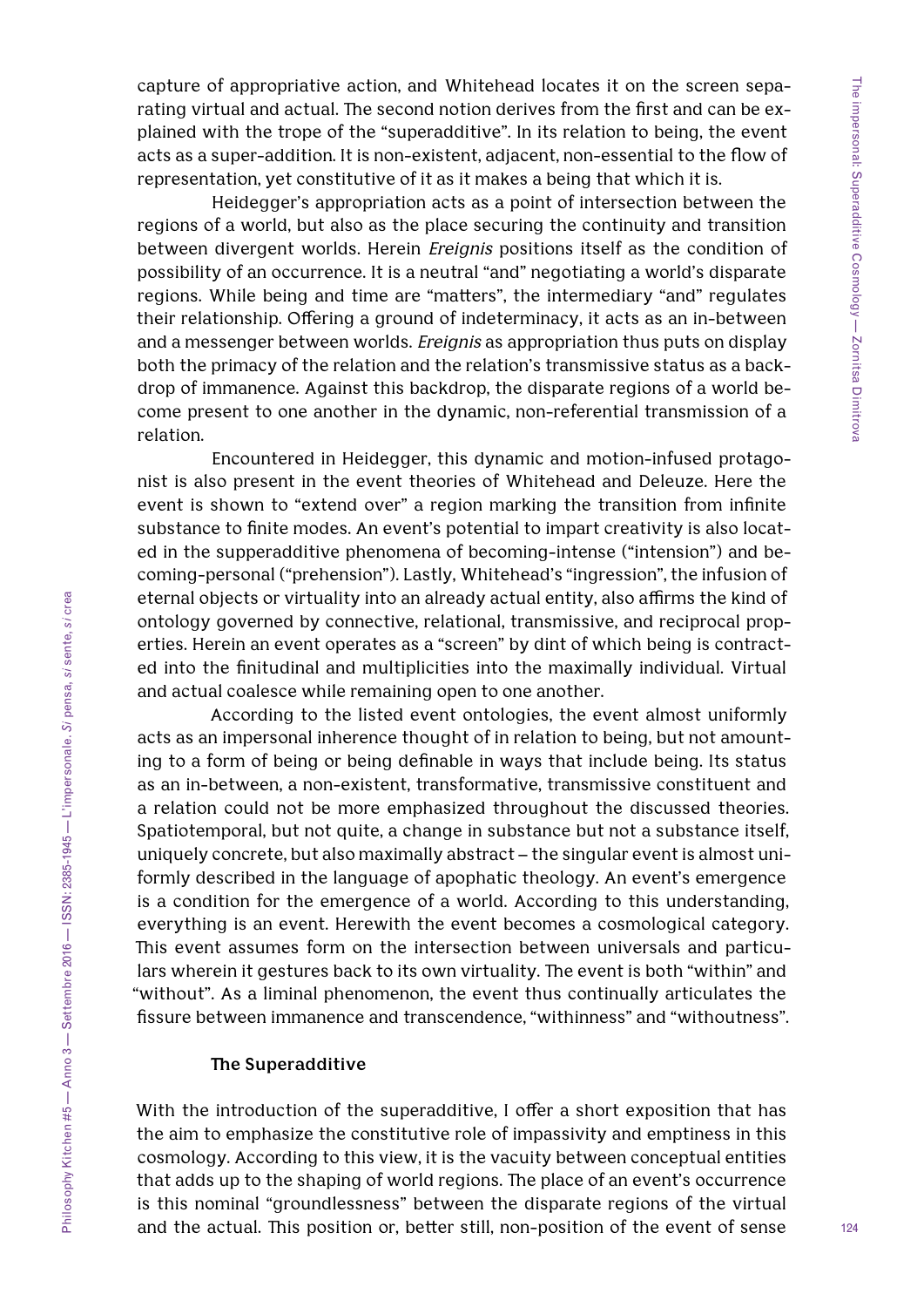can be aligned with Heidegger's image of a bridge as the gathering place for the fourfold in the essay *Building, Dwelling, Thinking* (Heidegger 2001a). Here, the paradox of the non-locatability of a location and the mutual conditioning of both constitutive components and constitution are brought to light:

> To be sure, the bridge is a thing of its own kind; for it gathers the fourfold in such a way that it allows a site for it. But only something that is itself a location can make space for a site. The location is not already there before the bridge is. Before the bridge stands, there are of course many spots along the stream that can be occupied by something. One of them proves to be a location, and does so because of the bridge. Thus the bridge does not first come to a location to stand in it; rather, a location comes into existence only by virtue of the bridge. The bridge is a thing; it gathers the fourfold, but in such a way that it allows a site for the fourfold. By this site are determined the localities and ways by which a space is provided for. (Heidegger 2001a, 151-152)

Another way of coming closer to thinking this non-locatable locale, the event of sense, and the paradoxical relationship it maintains with the realms of virtuality and actuality, opens up with Giorgio Agamben's discussion in the excursus *Ease*. Here the author isolates "ease" as the proper name of this unrepresentable locale:

> The term 'ease' in fact designates, according to its etymology, the space adjacent (ad-jacens, adjacentia), the empty place where each can move freely, in a semantic constellation where spatial proximity borders on opportune time (ad-agio, moving at ease) and convenience borders on the correct relation. The Provençal poets (whose songs first introduce the term into Romance languages in the form aizi, aizimen) make ease a terminus technicus in their poetics, designating the very place of love. Or better, it designates not so much the place of love, but rather love as the experience of taking-place in awhatever singularity. (Agamben 2003b, 24-25)

Similarly, rather than attaching to a being, the event of sense takes place in an adjacent region, receiving infusions from and negotiating the ground between the realms of being and non-being. In seeing the event as an extra-being, the mentioned event ontologies reinstate its "adjacent" status in a manner similar to Agamben's treatment of the term 'ease'. Ease is the emptiness between bodies, yet this emptiness is a constitutive one. It transforms them and creates a groundlessness that facilitates an emergence. Herein, the event's double work as a "withinness" that simultaneously points beyond itself, a "withoutness", designates the very place where transformation occurs. This transformation is to be understood as an impersonal force, as the event of taking place of any haecceity. In other words, with regard to its actualization, the event of sense remains neutral while plunged in maximally concrete regions.

What an event effects, however, is across and beyond signification. Oftentimes it merely offers us a meinongian non-existing entity. Where events are most expressive, they ultimately fail to signify. In this way, events could be said to function as extra-beings or *superaddi*: «When nothing essential can be added […] there is, however, something that can be added in surplus (*superaddi*),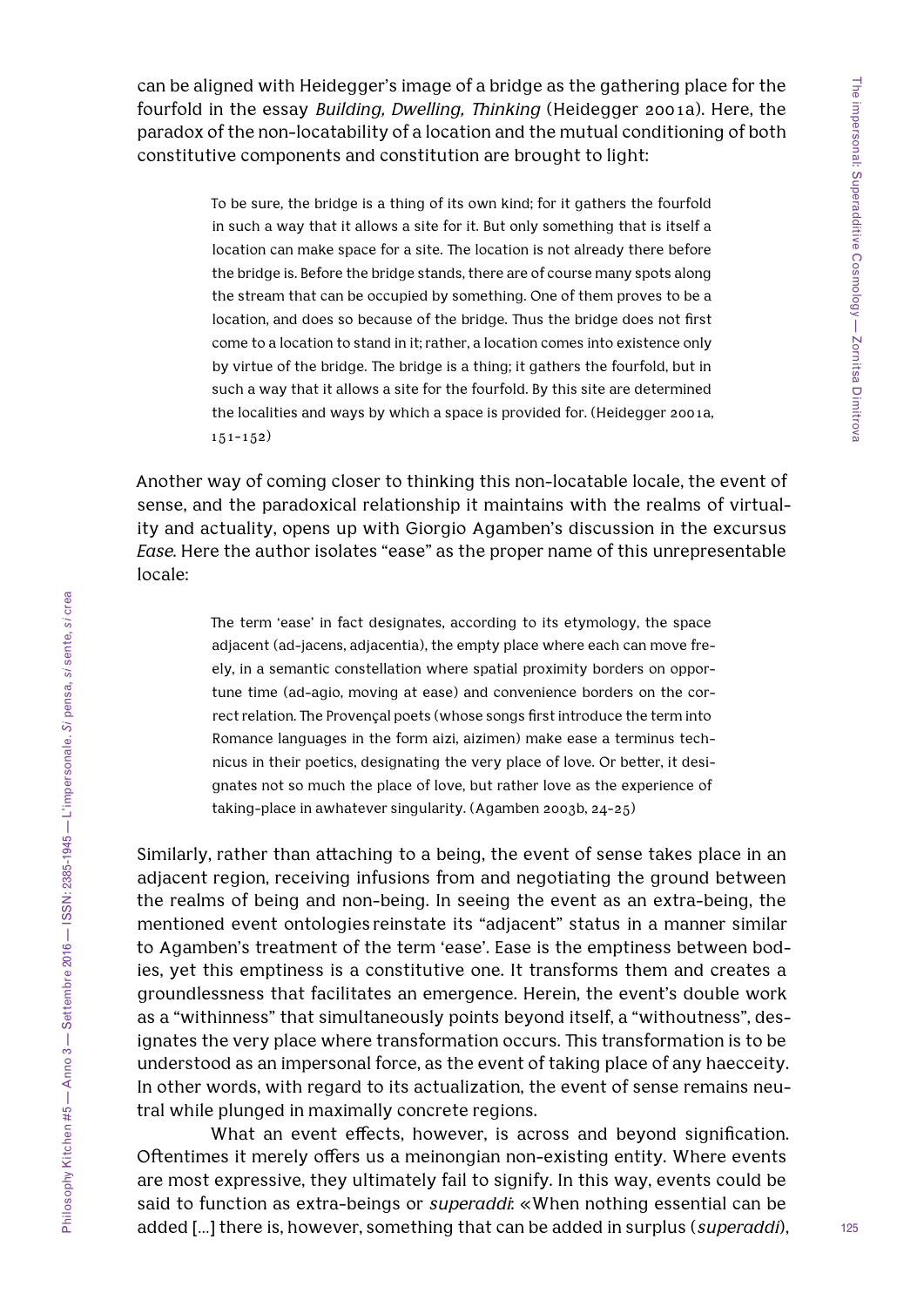an "accidental reward that is added to the essential", that is not necessary to beatitude and does not alter it substantially, but that simply makes it more brilliant (*clarior*)" (54). Following the analogy taken from Giorgio Agamben's essay *Halo* (Agamben 2003a), explaining the inessential but ultimately individuating character of a halo, let us recall the deleuzian rhetoric that surrounds the expressed and its additive, inessential, but world-shaping character:

> The halo is not a *quid*, a property or an essence that is added to beatitude: It is an absolutely inessential supplement. […] The halo is […] the individuation of a beatitude, the becoming singular of that which is perfect. […] [T]his individuaton does not imply the addition of a new essence or a change in its nature, but rather its singular completion […] the singularity here is not a final determination of being, but an unraveling or an undetermination of its limits: a paradoxical individuation by indetermination. […] One can think of the halo, in this sense, as a zone in which possibility and reality, potentiality and actuality, become indistinguishable. The being that has reached its end and has thus consumed all of its possibilities thus receives as a gift a supplementary possibility. (55-56)

The expressed, very much like a halo, envelops representational world regions. It is supra-logical, non-corporeal, and evades structures of resemblance or recognition. A halo is what is most unnecessary, a *superaddi*, an excess of beatitude within an already complete being. Yet a halo is also what illuminates the being it is additive to, thus making *this* particular being shine forth. Similarly, an event is what is invisible, superfluous, and yet the one facet that gives a finishing edge to the given, despite its already available wholesomeness. The empty site of the event makes being not only more intensified but also truly creative – not only working within prefigured patterns, but exceeding them and becoming additive to the given. When incorporated in world regions, the event works as an incorporeal envelopment intensifying bodies, bringing them to what they can become.

## **Conclusion**

This paper showed how the ontological portrait of the event was constructed in terms of impassivity and exclusion. The problematic classification of the evental region has made philosophers give it a status of an extra-ontological entity. Its habitat – outside of being – makes the event a messenger between worlds, an impersonal force that alters the fabric of being. The event disrupts the habitual texture of a given world region, and carries the transition between levels of being such as virtuality and actuality, the infinite and a finitude. The event is an intermediary, a negotiator between disparate world regions, and it is only in this connective activity that a world – an actualized entity – comes to being. At the same time, an event has the character of an anomaly as it cannot be peacefully incorporated into being. Rather than of being, the event is part of a superadditive cosmology. It attests to the groundlessness between world regions and to the constitutive zest of this groundlessness. Here, the becoming of being takes place in the impersonal, that is, in an extra-ontological adjacent region.